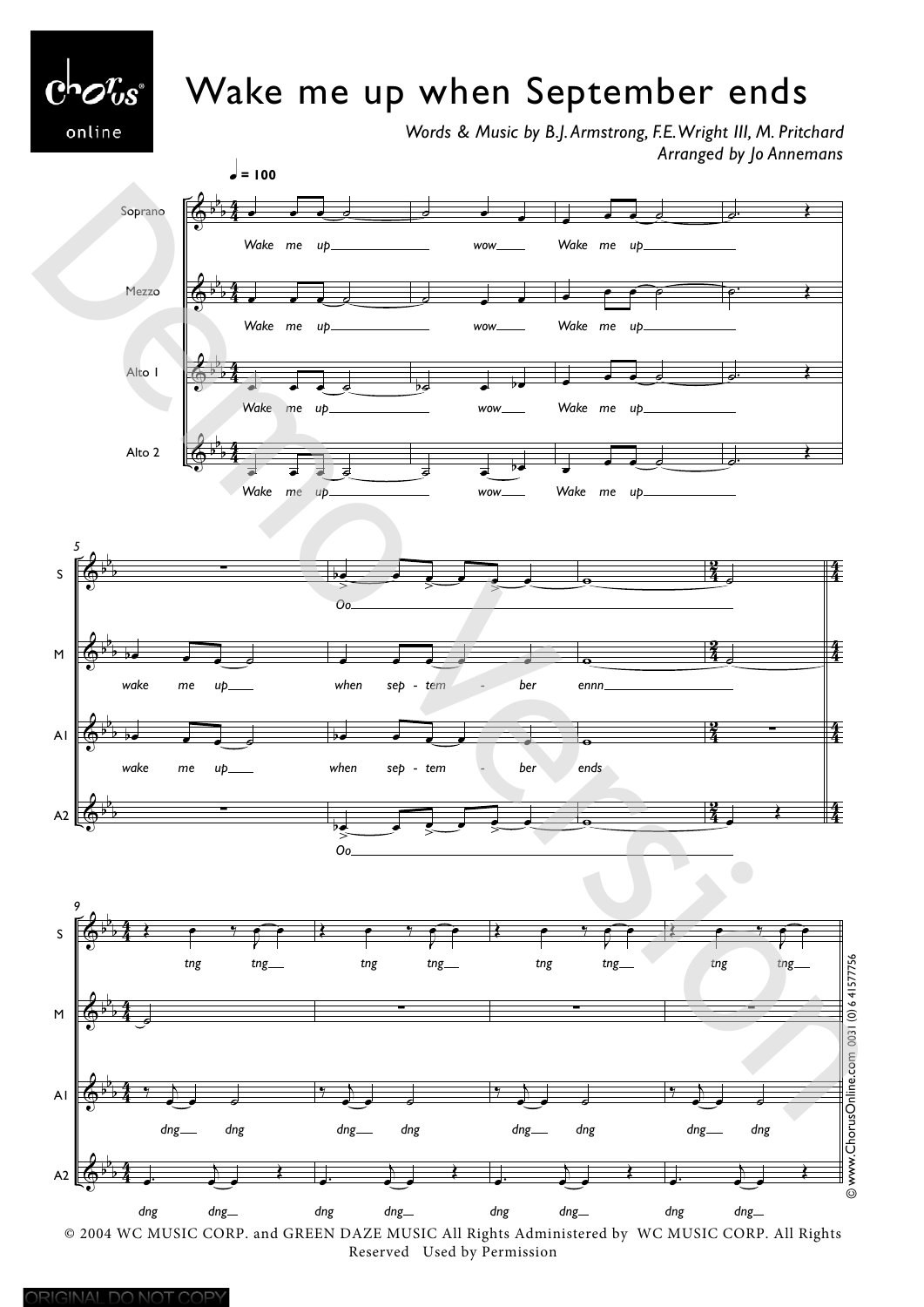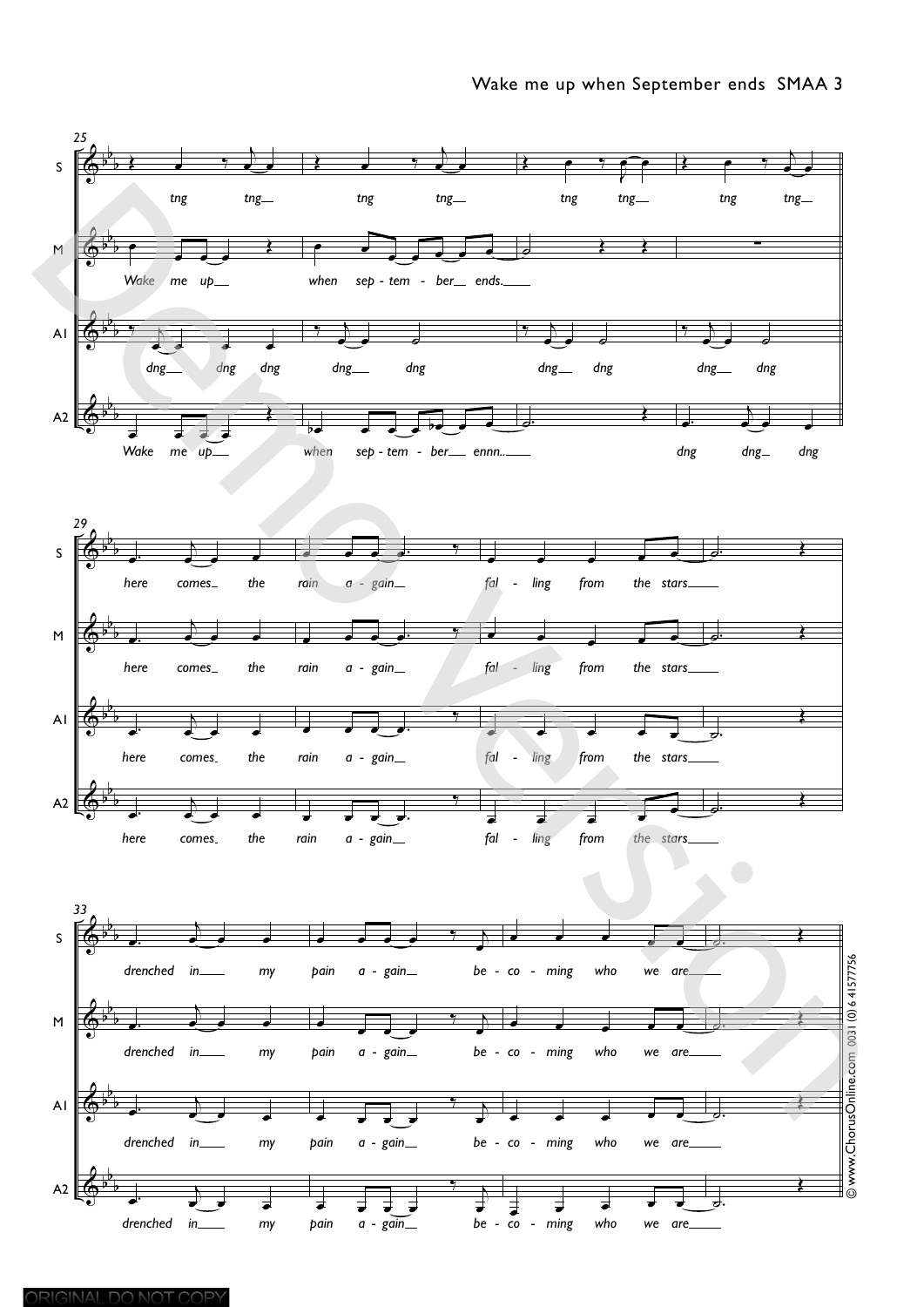

 $\frac{1}{\sqrt{1-\frac{1}{\sqrt{1-\frac{1}{\sqrt{1-\frac{1}{\sqrt{1-\frac{1}{\sqrt{1-\frac{1}{\sqrt{1-\frac{1}{\sqrt{1-\frac{1}{\sqrt{1-\frac{1}{\sqrt{1-\frac{1}{\sqrt{1-\frac{1}{\sqrt{1-\frac{1}{\sqrt{1-\frac{1}{\sqrt{1-\frac{1}{\sqrt{1-\frac{1}{\sqrt{1-\frac{1}{\sqrt{1-\frac{1}{\sqrt{1-\frac{1}{\sqrt{1-\frac{1}{\sqrt{1-\frac{1}{\sqrt{1-\frac{1}{\sqrt{1-\frac{1}{\sqrt{1-\frac{1}{\sqrt{1-\frac{1}{\sqrt{1-\frac{1$ 

œ œ œ œ

*Wake me up*

Œ

b<del>e entre de la parti</del> when sep - tem - ber<sub>-cennn...</sub>

*spring be gan. -*

&

A2

b

b

œ œ œ œ œ œ like we did<sub>-</sub> when-